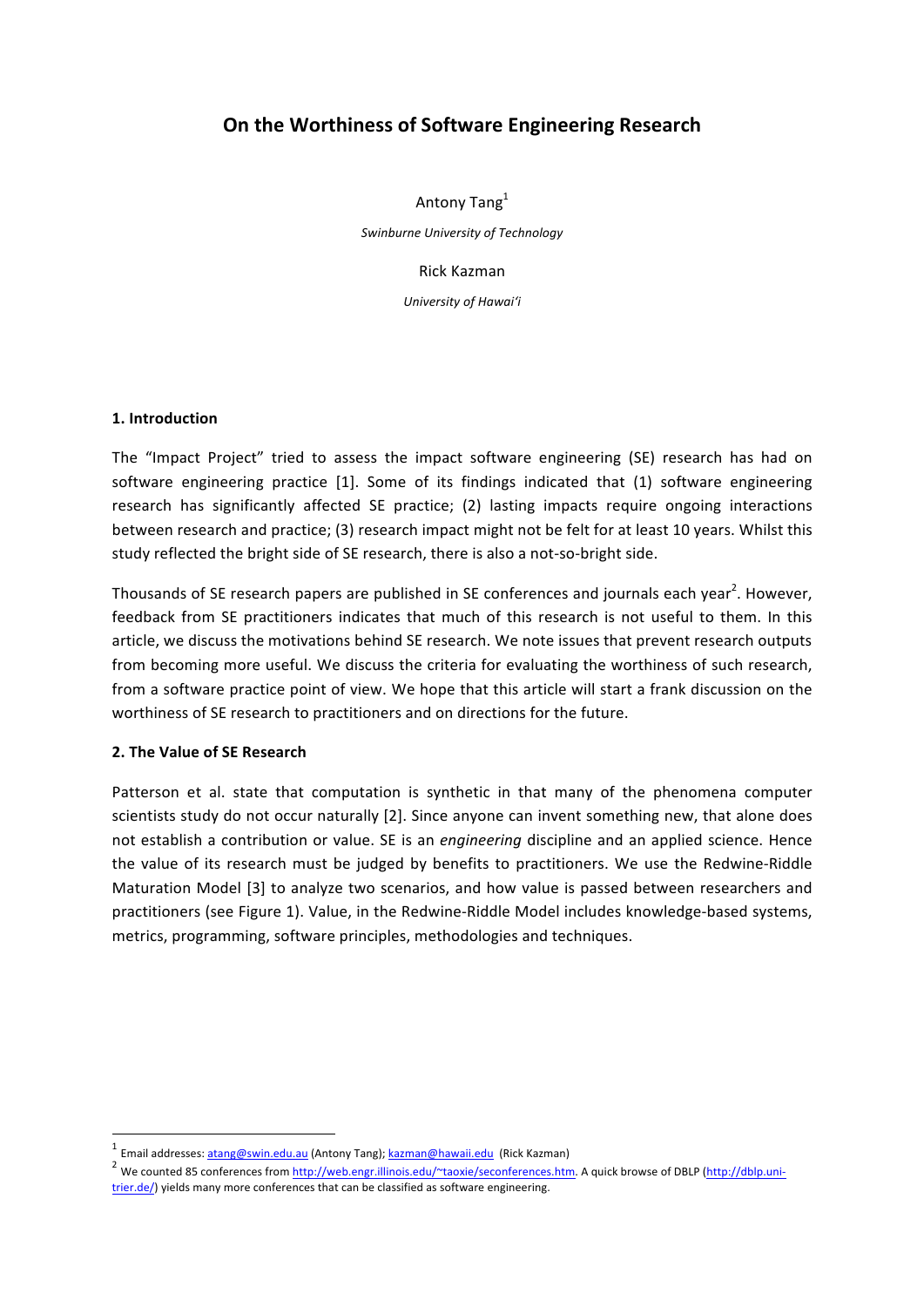

Figure 1 – Value Transfer between SE Researchers and Practitioners

This framework of software technology maturation [3] suggests that SE research should go through phases of (0) Basic Research; (1) Concept Formulation; (2) Development and Extension; (3) Enhancement and Exploration; (4) Popularization and Propagation. We map SE researchers and practitioners into this model to understand where and how research value is passed.

Successful SE research—that positively influences the community—is popularized and transitioned through working with intermediaries and practitioners, by creating tools, publications, training, workshops etc. (Scenario B in Figure 1). Several innovations over the past two decades have profoundly affected practice (Agile methods, cloud computing, relational/NoSQL databases, IDEs, the WWW, DevOps, SOA, open source, design patterns, etc.) and have had some of their roots in academia. However, much SE research is never communicated to or used by practitioners (Scenario A in Figure 1). For example, in a study on ADLs (architecture description languages), researchers found that most have no practical applications at all [4].

# **3. Gaps between SE Research and Practice**

<u> 1989 - Johann Barn, mars ann an t-Amhain an t-Amhain an t-Amhain an t-Amhain an t-Amhain an t-Amhain an t-Amh</u>

We conducted a survey of software practitioners; we recruited participants from a SATURN3 workshop, industry software architecture courses and personal industry contacts and received 61 responses. We asked them if they read any "research papers" from SE conferences, or journals in the last 3 years. Out of these 61 respondents, only 19 (31%) answered in the affirmative. Amongst those 19, only 4 could name a true research journal or conference; the other 15 named trade publications. This survey shows that practitioners are disconnected from research publications. What are the implications? First, practitioners do not actively seek out academic research results and the majority of the research results that SE researchers produce are not communicated to practitioners; second, there are few venues where SE practitioners and researchers meet to exchange ideas. In a public forum, the first author asked why SE practitioners do not work with researchers. The answer was: "Professors are interested in publishing papers only. They don't understand real-life problems." Similarly, Dijkstra observed that software engineering often does not serve its supposed purposes [5]. 

<sup>&</sup>lt;sup>3</sup> SATURN (SEI Architecture Technology User Network conference) is an annual practitioner-oriented conference focused on transitioning software architecture research into practice.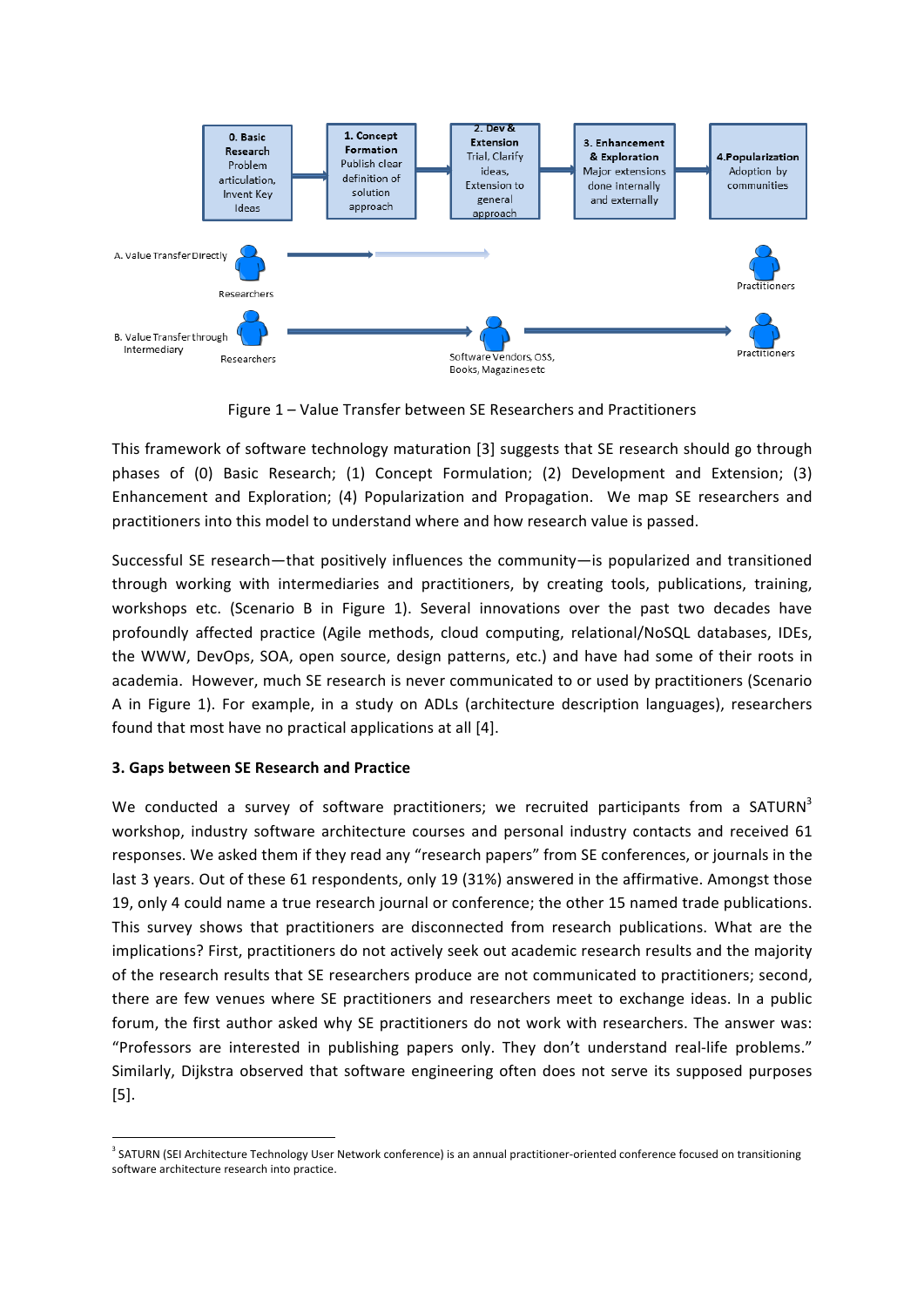## **4. Why Is There a Gap between SE Research and Software Practice?**

Research in the natural sciences relies on experiments, measurements and repeatability. However, many SE studies take place in complex, unique environments making testing, measurement, and repeatability difficult. Human factors add to the variability of the results, making it even harder to draw conclusions with confidence. We observe the following issues:

- 1. **SE Researchers Lack Understanding of Industry's True Needs** many researchers who emerge from graduate programs have no exposure to commercial software development. They have little understanding of the issues faced by software developers in the real world.
- 2. **Unrealistic Assumptions** SE researchers often fall into the trap of making implicit, unrealistic assumptions. Researchers often fail to formulate appropriate problems that need studying (Phases 1 and 2).
- 3. No Knowledge of Existing Industry Solutions often SE researchers have little knowledge of existing solutions in the marketplace, and may be unaware of current industrial practices (Phases 2 and 3).
- 4. **SE Research Incentive Misalignment** SE researchers are incentivized to publish ever-more papers and garner citations due to promotion and tenure concerns. The Guardian reported: "The blame for this sad situation [peer-reviewed publishing] lies with the people who have imposed a publish-or-perish culture, namely research funders and senior people in universities. To have `written' 800 papers is regarded as something to boast about rather than being rather shameful."  $^4$  A similar comment was made by Vardi [6]: "if 10 papers are better than five, then surely 15 papers are better than 10".

As a result, SE research suffers from the following issues. **Irrelevance** – a research output has little relevance to software practice. Disregarding practical constraints – there are real-world constraints that could make the proposed research impractical. No understanding of the application context – some SE researchers invent solutions without considering whether they can be used in a real-world context. No attempt to evaluate costs, benefits, and risks - an engineering solution is useful if the benefit gained is significantly greater than the cost. There is little discussion in research of the full costs of a technique (including acquisition, training, and disruption to existing processes). There are seldom arguments made as to why the benefits are significantly greater than the costs and how this technique will reduce project risk. No attempt to evaluate the usability of the research. Often the only users of the technique are the researchers themselves, and they have made scant attempt to empirically evaluate the technique by practitioners.

# **5. SE Research Evaluation Criteria (5Cs)**

<u> 1989 - Johann Barn, mars ann an t-Amhain an t-Amhain an t-Amhain an t-Amhain an t-Amhain an t-Amhain an t-Amh</u>

We suggest using 5 criteria (5Cs) to help SE researchers align their research goals with practical needs, based on previous ideas such as [7]:

**C1: Relevance** - *What is the relevance and significance of this research?* A researcher should specify the conditions under which the research would be meaningful, such as the conditions when the tools or methods could be used.

<sup>&</sup>lt;sup>4</sup> Article from the Guardian - http://www.theguardian.com/science/2011/sep/05/publish-perish-peer-review-science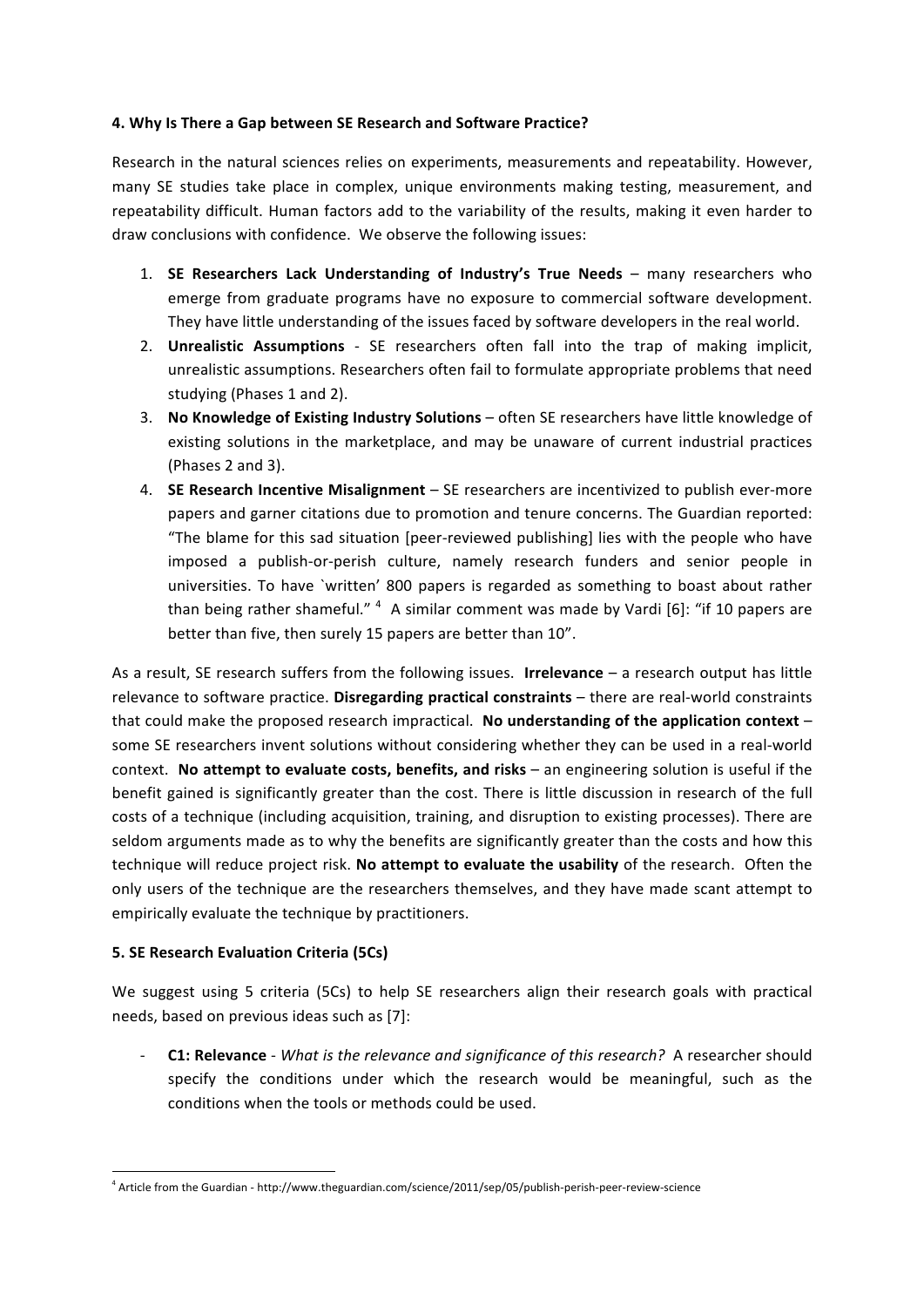- **C2: Practicality** *Does a method/technique solve or shed light on a practical software development issue of significance?* Have people other than the inventor(s) been shown to successfully use the method/technique? In this criterion, we suggest that a researcher needs to understand and justify the practicality of their research.
- C3: Novelty *Does this research duplicate existing solutions?* Researchers need to justify that new and novel solutions are not minor variations of each other, or minor variants of what exists in commercial products.
- **C4: Beneficiaries** *Who would benefit from this work, and how does the research have a* positive impact on the beneficiaries? SE researchers need to specify the key stakeholders who could benefit from their research.
- C5: Costs and Benefits *What are the costs and benefits of applying a method/technique? Is it measureable?* The benefits of the research must significantly exceed the costs when being applied.

We realize that not all criteria are applicable to all research. For instance, some research aims at understanding software development phenomena, therefore cost-benefit criteria does not apply. And some SE research may be theoretical, and may not be *directly* applicable by practitioners.

# **6. Conclusion**

There are gaps between SE research and practice. Our current culture does not focus on how SE research can aid *practice*. We need to shift this culture. As Vardi discussed [6], scholarly inflation is detrimental to computing research. SE researchers need to take a serious look at their own research, and evaluate the long-term value they are creating for the software development community. This is essential for the research community to thrive in the long term: we must provide *value* to software practice, and not be content with paper and citation counts. Here are a few simple steps that we can take:

- Get more experience in the software industry. Researchers can spend some of their time embedded in software development teams or have some years of software development experience before undertaking research roles.
- Put more emphasis on empirical research in collaborations with industry partners.
- Consider how to evaluate worthy research, using the 5Cs to assess impact on the community.
- Improve communication and knowledge transfer to software developers. Whilst we report our results in a scientific manner, we should also translate them into lay language and disseminate them to practitioners.

We welcome the Computing Research Association's advice to hiring units to focus on *quality* and *impact* [8]. But we fear that "paper counting" still prevails. There are challenges in changing the culture and this will not happen overnight. We hope that this article will germinate meaningful discussion and honest reflection to help us improve this situation.

### **7. References**